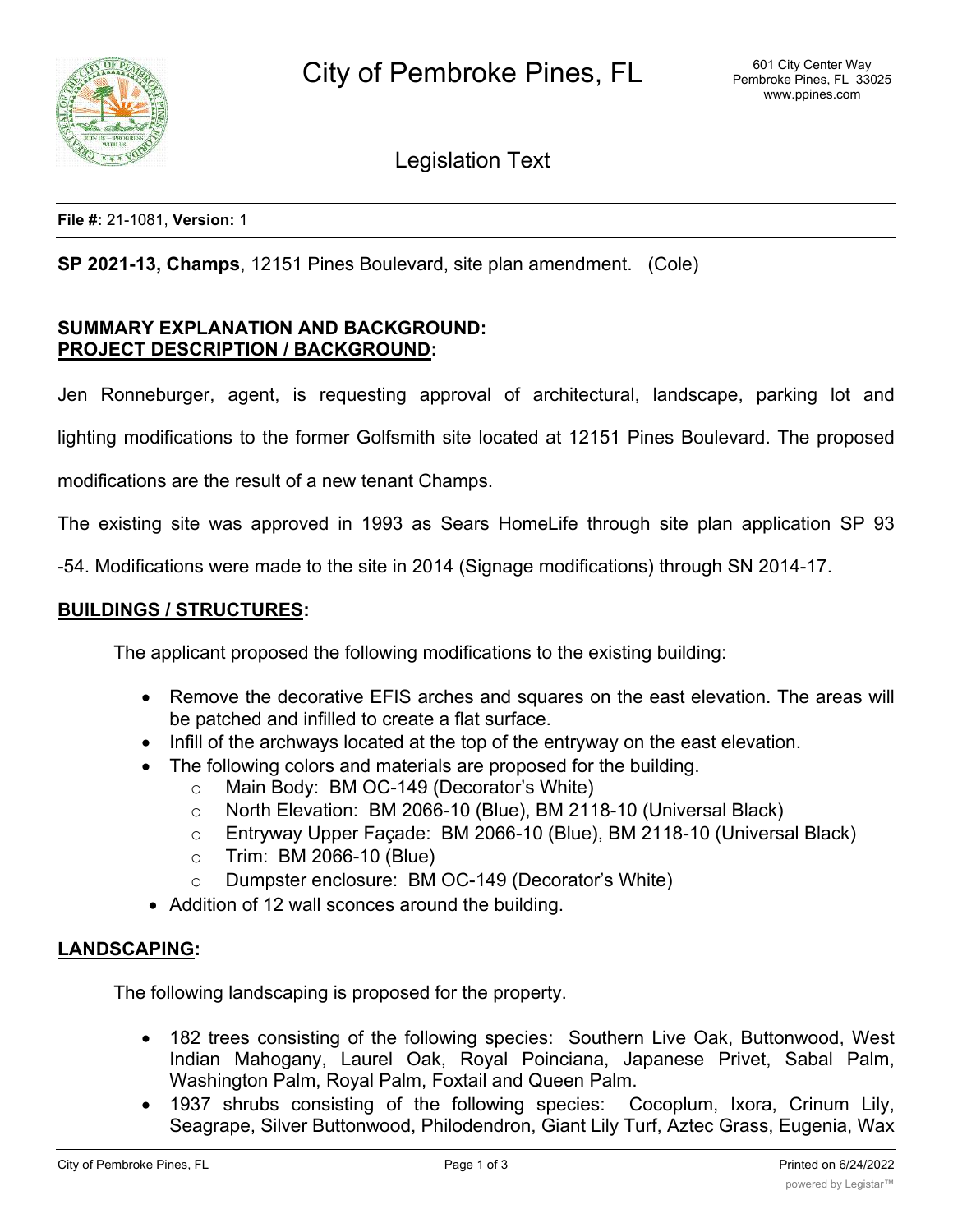Myrtle.

# **SIGNAGE:**

The following modifications are proposed for the existing monuments:

- · Pines Boulevard
	- o Remove the existing dimensional letters to be replaced with 11.17 square feet of non-illuminated dimensional letters reading, "Champs x Eastbay Sports" in white and yellow copy on a black and blue background. The base of the sign will be painted cream.
- · Ring Road
	- $\circ$  Replace the existing panel with a 5.83 square foot pan form sign reading, "Champs x Eastbay Sports" in white and yellow copy on a black and blue background. The base of the sign will be painted cream.

The applicant proposed the following supergraphic:

· One, 994.74 square foot vinyl supergraphic consisting of students and athletes playing various sports located on the north elevation. City Code permits allows up to 995.5 square feet of supergraphic which can be placed on any elevation.

The following walls signs are proposed for the site:

- · East Elevation
	- $\circ$  One, 26.51 square foot non-illuminated pin mounted channel letter sign reading, "Pines Knows Game." in black copy.
	- o One, 164.05 square foot internally illuminated channel letter sign reading, "Champs x Eastbay Sports" in white and yellow copy. The channel letters will be placed on a non-illuminated black and blue EPS backer.
	- o One, 30.34 internally illuminated channel letter sign. The sign will be a white and yellow "X" consistent with company branding.
- · West Elevation
	- o One, 80.39 square foot internally illuminated channel letter sign reading, "Champs x Eastbay Sports" in white and yellow copy. The channel letters will be placed on a non-illuminated black and blue EPS backer.

In total 301.82 square feet of wall signage is being proposed for the site. City Code permits a

maximum of 80 square feet of wall signage for the site, of which no more than 40 square feet may be

place on the primary façade. For this site the primary façade is the south elevation. The applicant is

proposing the following variances, which are being heard tonight.

· ZV 2021-14 to allow a maximum of 301.83 square feet